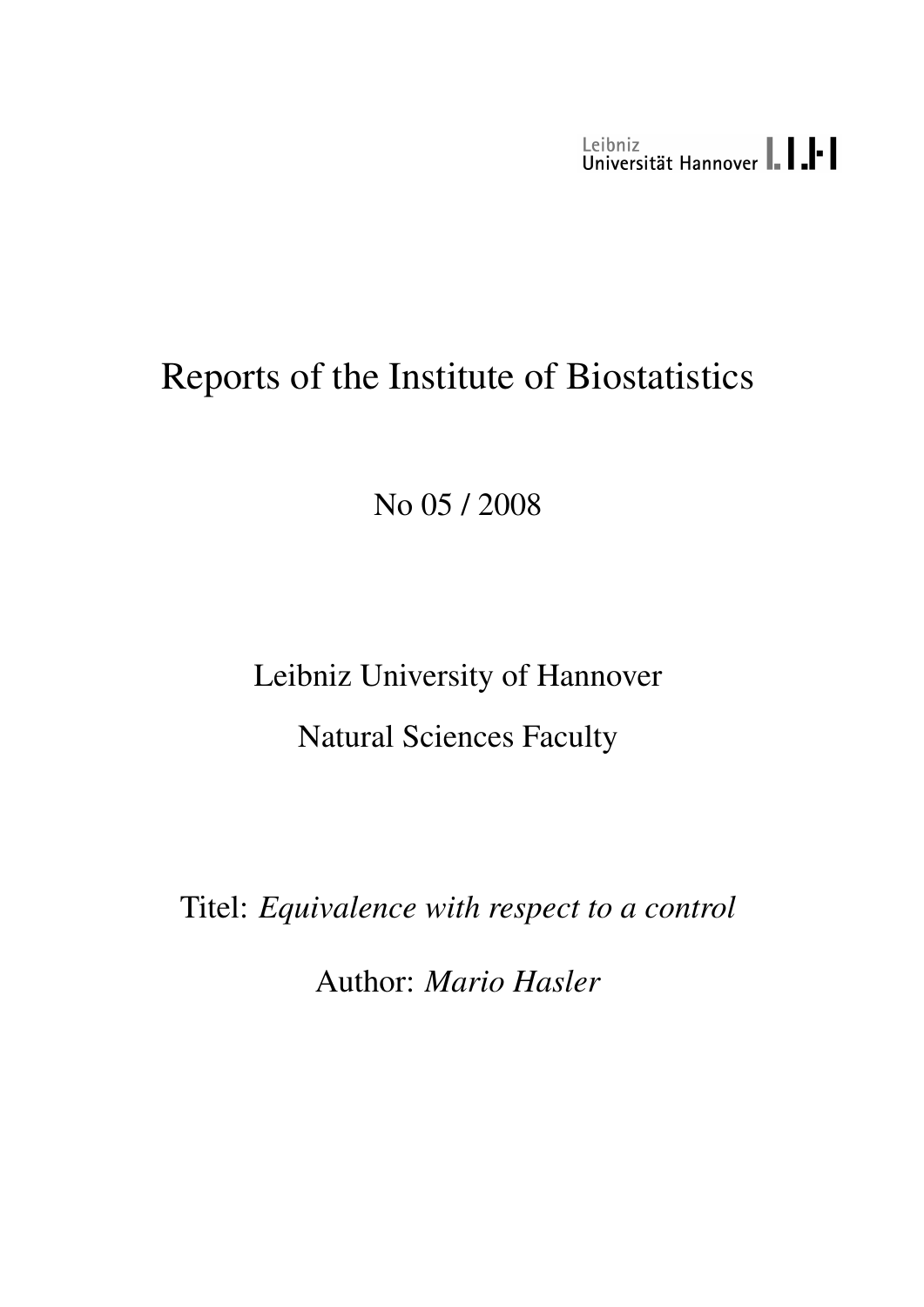#### 1 Data situation

Let there be a negative control C and some doses  $D_1, \ldots, D_k$  with commonly  $k = 3$ . For  $j =$  $1, \ldots, n_i$  and  $i = 0, \ldots, k$ , let  $X_{ij}$  denote the *j*th observation under the *i*th dose/ treatment  $D_i$ , where  $i = 0$  represents the control C. If not acting on explicitly different assumptions, suppose the  $X_{ij}$ to be independently normal with means  $\mu_i$  and variances  $\sigma_i^2$ . The related estimators are  $\bar{X}_i$  and  $S_i^2$ , respectively.

### 2 Methods

The doses are declared to be harmless if they both do not undershoot a certain lower limit of the control and do not overshoot a certain upper limit of it, respectively. We additionally assume balancedness for the sample sizes of the dose groups, say  $n_1 = \ldots = n_k$ , and homogeneous group variances  $\sigma_i^2$ . The resulting hypotheses to be tested are

$$
H_{0i}: \quad |\mu_i - \mu_0| \ge \delta \quad \text{(harmful)} \quad \text{vs.}
$$
\n
$$
H_{Ai}: \quad |\mu_i - \mu_0| < \delta \quad \text{(harmless)} \quad (1 \le i \le k)
$$

with a relevant threshold  $\delta > 0$ . The limits of the two-sided  $(1 - \alpha)100\%$  simultaneous confidence intervals according to Bofinger and Bofinger [1] are given as

$$
\hat{\delta}_i^{lower} = \min\left(\bar{X}_i - \bar{X}_0 - t_{k,1-\alpha}(\nu, \mathbf{R}) S \sqrt{\frac{1}{n_i} + \frac{1}{n_0}}, 0\right),
$$
  

$$
\hat{\delta}_i^{upper} = \max\left(\bar{X}_i - \bar{X}_0 + t_{k,1-\alpha}(\nu, \mathbf{R}) S \sqrt{\frac{1}{n_i} + \frac{1}{n_0}}, 0\right) \quad (1 \le i \le k)
$$
 (1)

with the pooled sample variance  $S^2$  and the lower  $(1 - \alpha)$  quantile  $t_{k,1-\alpha}(\nu, \mathbf{R})$  of an underlying kvariate t-distribution with  $\nu = \sum_{i=0}^{k} (n_i - 1)$  degrees of freedom and correlation matrix  $\mathbf{R} = (r_{im})_{i,m}$ according to Tong [5] and Bofinger and Bofinger [1], where

$$
r_{im} = \begin{cases} 1, & i = m, \\ \rho, & i \neq m, \\ -\rho, & i \neq m, \\ -\rho, & i \neq m, \\ -\rho, & i \neq m, \\ \end{cases} \quad i \in \{1, 2, ..., t\} \quad \text{or} \quad i, m \in \{t + 1, t + 2, ..., k\},
$$

$$
(2)
$$

$$
m \in \{t + 1, t + 2, ..., k\},
$$

$$
i \neq m, \\ m \in \{1, 2, ..., t\} \quad \text{and} \quad i \in \{t + 1, t + 2, ..., k\}
$$

with

$$
\rho = \frac{1}{\sqrt{(1 + n_0/n_1)(1 + n_0/n_1)}}
$$
\n(3)

and  $t = |k/2|$  (the integral part of  $k/2$ ).

Note that the approach of Bofinger and Bofinger [1] is only correct for balancedness within the non-control group doses and for homogeneous group variances. If this is not fulfilled, one can not derive a k-variate t-distribution. Taken the special structure of the correlation matrix in Equation (2) into account, it becomes clear that a Bonferroni-type alternative [3] does not loose much power even if all assumptions are fulfilled, is much simpler and can be generalized for several situations. So, a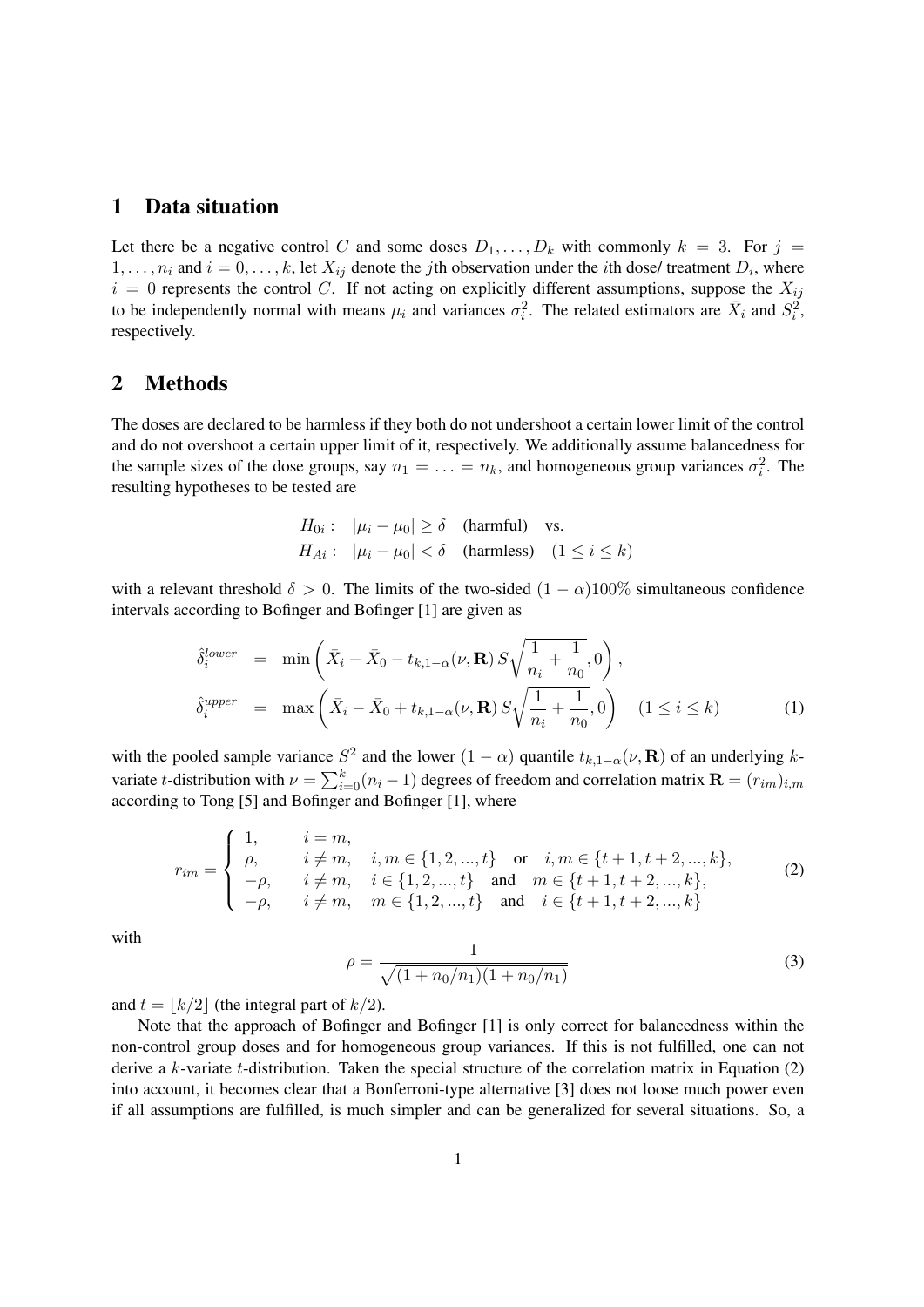Bonferroni-adjusted TOST approach is an alternative. Two One-Sided Tests against the upper threshold  $\delta_i^{upper}$  $i<sup>upper</sup>$  and the lower threshold  $\delta_i^{lower}$ , respectively, are applied to test the hypotheses

$$
H_{0i}: \mu_i - \mu_0 \le \delta_i^{lower} \quad \text{or} \quad \mu_i - \mu_0 \ge \delta_i^{upper} \quad \text{(harmful)} \quad \text{vs.}
$$
\n
$$
H_{Ai}: \mu_i - \mu_0 > \delta_i^{lower} \quad \text{and} \quad \mu_i - \mu_0 < \delta_i^{upper} \quad \text{(harmless)} \quad (1 \le i \le k).
$$

t-tests are applied for homogeneous group variances. The related confidence intervals then have confidence level  $(1 - 2\alpha)$  according to the TOST principle. The confidence limits stay the same but the quantiles to be used change into Bonferroni-adjusted  $(1 - \alpha/k)$ -quantiles of univariate t-distributions,  $t_{\nu_i,1-\alpha/k}$ . The degrees of freedom are  $\nu_i = n_i + n_0 - 2$  but  $\nu = \sum_{i=0}^{k} (n_i - 1)$  can also be used, which leads to a substantial gain in power.

If the group variances are heterogeneous, Welch  $t$ -tests  $[6]$  have to be applied. The confidence limits then are given by

$$
\hat{\delta}_i^{lower} = \min \left( \bar{X}_i - \bar{X}_0 - t_{k,1-\alpha}(\tilde{\nu}_i, \mathbf{R}) \sqrt{\frac{S_i^2}{n_i} + \frac{S_0^2}{n_0}}, 0 \right),
$$
\n
$$
\hat{\delta}_i^{upper} = \max \left( \bar{X}_i - \bar{X}_0 + t_{k,1-\alpha}(\tilde{\nu}_i, \mathbf{R}) \sqrt{\frac{S_i^2}{n_i} + \frac{S_0^2}{n_0}}, 0 \right) \quad (1 \le i \le k)
$$
\n(4)

Degrees of freedom  $\tilde{\nu}_i$  according to Welch [6] have to be used here, of course.

Moreover, if interest is in ratios to control (not differences), the testing problem can be formulated by the hypotheses

$$
H_{0i}: \mu_i/\mu_0 \le \theta_i^{lower} \quad \text{or} \quad \mu_i/\mu_0 \ge \theta_i^{upper} \quad \text{(harmful)} \quad \text{vs.}
$$
\n
$$
H_{Ai}: \mu_i/\mu_0 > \theta_i^{lower} \quad \text{and} \quad \mu_i/\mu_0 < \theta_i^{upper} \quad \text{(harmless)} \quad (1 \le i \le k)
$$

with relevant relative thresholds  $\theta_i^{lower} < 1$  and  $\theta_i^{upper} > 1$ . For  $A_i > 0$ , the limits of the approximate two-sided  $(1 - 2\alpha)100\%$  simultaneous confidence intervals are given by

$$
\hat{\theta}_i^{lower} = \min\left(\frac{-B_i - \sqrt{B_i^2 - 4A_iC_i}}{2A_i}, 1\right),
$$
\n
$$
\hat{\theta}_i^{upper} = \max\left(\frac{-B_i + \sqrt{B_i^2 - 4A_iC_i}}{2A_i}, 1\right) \quad (1 \le i \le k)
$$
\n(5)

with

$$
A_i = \bar{X}_0^2 - t_{\nu, 1 - \alpha/k}^2 S^2 / n_0,
$$
  
\n
$$
B_i = -2\bar{X}_i \bar{X}_0,
$$
  
\n
$$
C_i = \bar{X}_i^2 - t_{\nu, 1 - \alpha/k}^2 S^2 / n_i
$$
\n(6)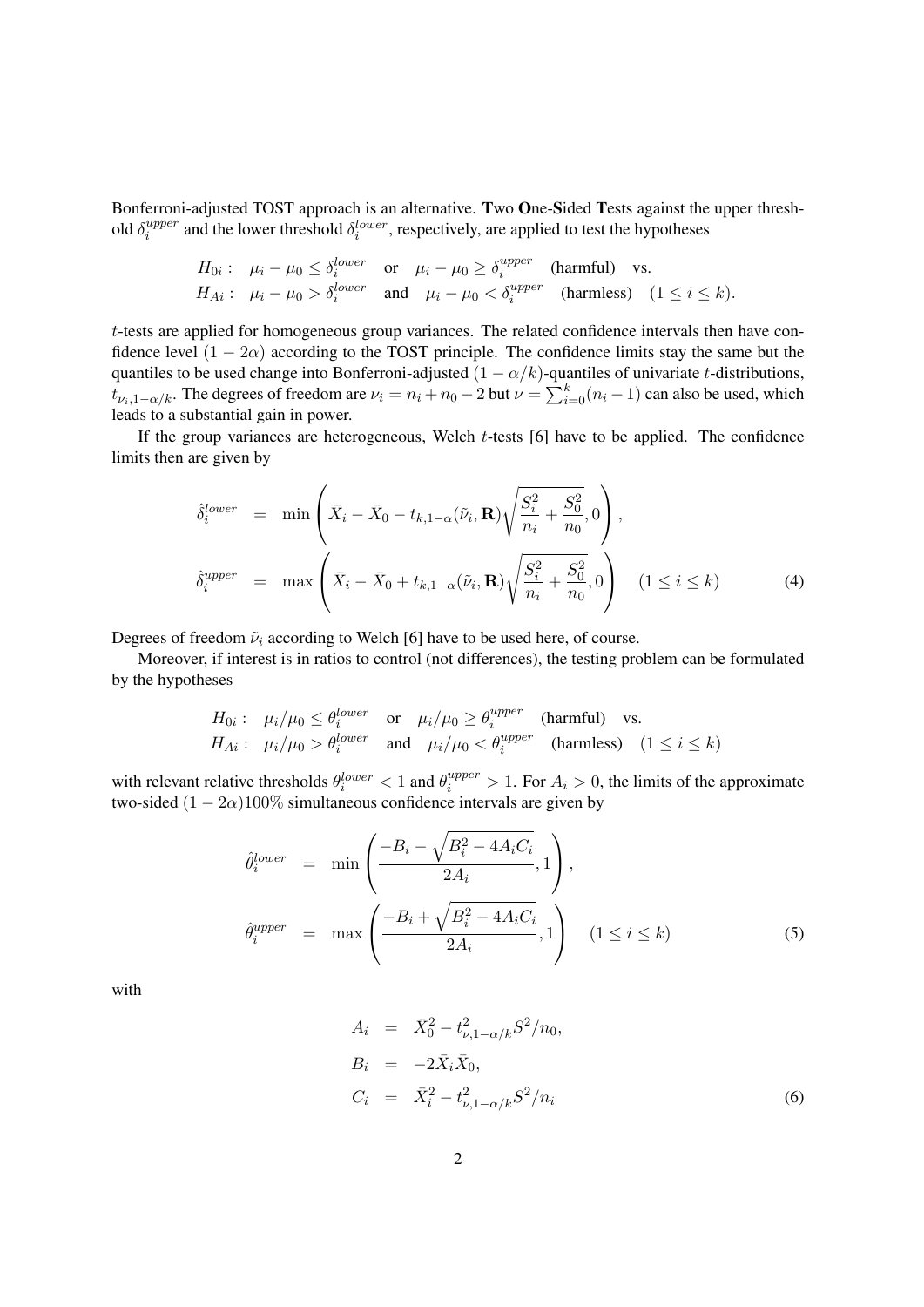for homogeneous group variances and

$$
A_i = \bar{X}_0^2 - t_{\tilde{\nu}_i, 1-\alpha/k}^2 S_0^2 / n_0,
$$
  
\n
$$
B_i = -2\bar{X}_i \bar{X}_0,
$$
  
\n
$$
C_i = \bar{X}_i^2 - t_{\tilde{\nu}_i, 1-\alpha/k}^2 S_i^2 / n_i
$$
\n(7)

for heterogeneous ones with degrees of freedom  $\tilde{\nu}_i$  according to Welch [6], but for ratio t-tests.

These testing problems are realized in the R package ETC [4, 2] by the functions  $etc.diff$  and etc.rat. The option method for etc.diff allows distinction between the Bofinger method and methods for homogeneous or heterogeneous group variances. A non-parametric method based on the Wilcoxon test is available, too.

## 3 Simulation study

A simulation study was performed to get some impressions about the conservatism of the Bonferroniadjusted TOST approach compared with the method of Bofinger and Bofinger [1]. Several situations were considered for the difference based methods, and they are:

- C+2, homo:  $10 \text{ N}(100, 10^2)$ ,  $10 \text{ N}(80, 10^2)$ ,  $10 \text{ N}(120, 10^2)$ ,
- C+2, hetero 1: 15 N(100,  $5^2$ ), 10 N(80, 10<sup>2</sup>), 5 N(120, 15<sup>2</sup>),
- C+2, hetero 2:  $5 N(100, 5^2)$ ,  $10 N(80, 10^2)$ ,  $15 N(120, 15^2)$ ,
- C+4, homo:  $10 \text{ N}(100, 10^2)$ ,  $10 \text{ N}(80, 10^2)$ ,  $10 \text{ N}(80, 10^2)$ ,  $\text{N}(120, 10^2)$ ,  $\text{N}(120, 10^2)$ ,
- C+4, hetero 1: 15 N(100, 5<sup>2</sup>), 12 N(80, 8<sup>2</sup>), 10 N(80, 10<sup>2</sup>), 8 N(120, 12<sup>2</sup>), 5 N(120, 15<sup>2</sup>),
- C+4, hetero 2: 5 N(100, 5<sup>2</sup>), 8 N(80, 8<sup>2</sup>), 10 N(80, 10<sup>2</sup>), 12 N(120, 12<sup>2</sup>), 15 N(120, 15<sup>2</sup>)

with  $\delta_i^{upper} = -\delta_i^{lower} = 20$  for all  $i = 1, ..., k$ . One control (C) and two (+2) or 4 (+4) dose groups with homogeneous (homo) or heterogeneous (hetero) variances, respectively, were taken. Equivalent situations were considered for the ratio based methods, too:

- C+2, homo:  $10 \text{ N}(100, 10^2)$ ,  $10 \text{ N}(80, 10^2)$ ,  $10 \text{ N}(125, 10^2)$ ,
- C+2, hetero 1: 15 N(100,  $5^2$ ), 10 N(80, 10<sup>2</sup>), 5 N(125, 15<sup>2</sup>),
- C+2, hetero 2:  $5 N(100, 5^2)$ ,  $10 N(80, 10^2)$ ,  $15 N(125, 15^2)$ ,
- C+4, homo: 10 N(100, 10<sup>2</sup>), 10 N(80, 10<sup>2</sup>), 10 N(80, 10<sup>2</sup>), N(125, 10<sup>2</sup>), N(125, 10<sup>2</sup>),
- C+4, hetero 1: 15 N(100,  $5^2$ ), 12 N(80,  $8^2$ ), 10 N(80,  $10^2$ ), 8 N(125,  $12^2$ ), 5 N(125,  $15^2$ ),
- C+4, hetero 2: 5 N(100, 5<sup>2</sup>), 8 N(80, 8<sup>2</sup>), 10 N(80, 10<sup>2</sup>), 12 N(125, 12<sup>2</sup>), 15 N(125, 15<sup>2</sup>)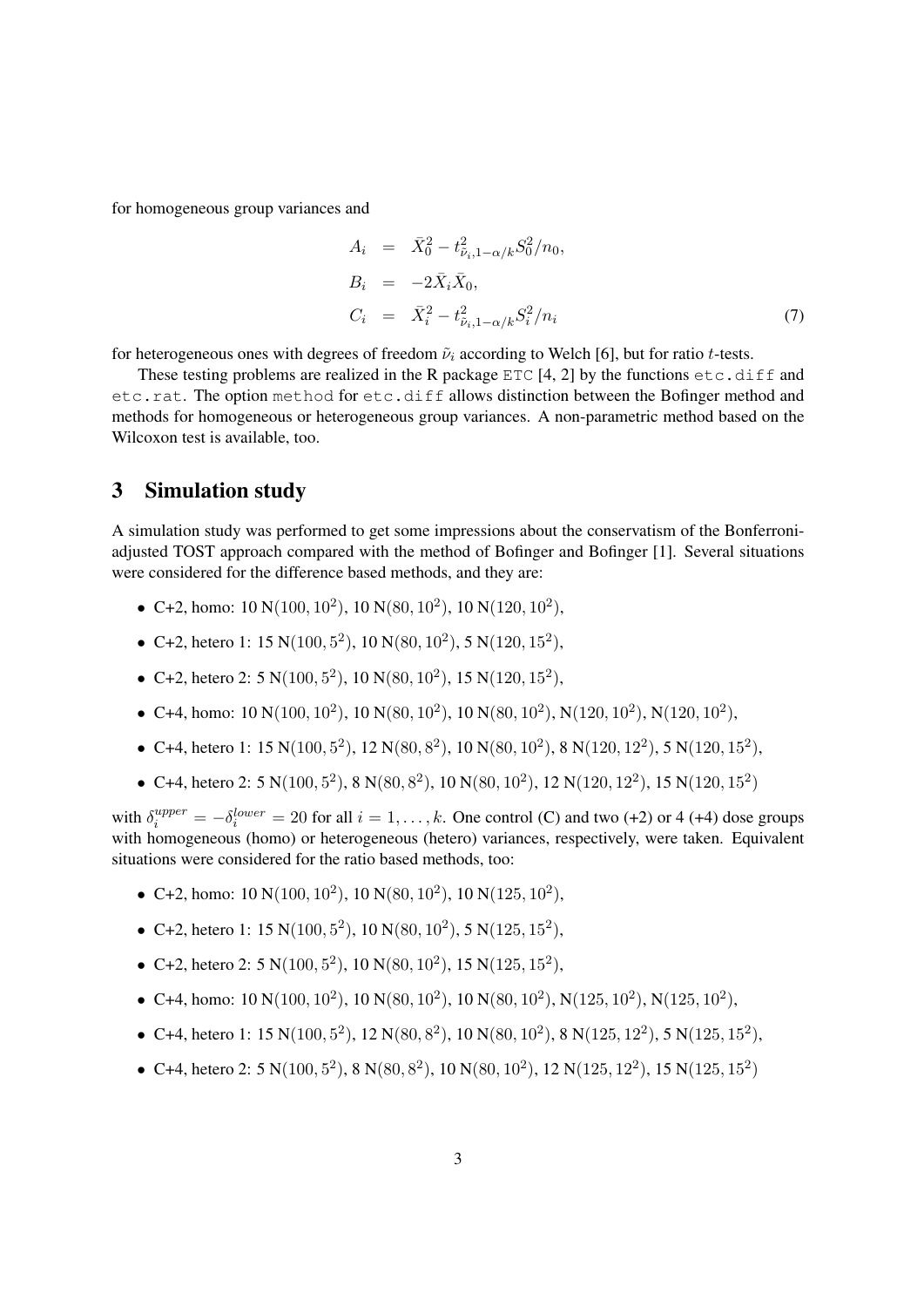with  $\theta_i^{upper} = 1/\theta_i^{lower} = 1.25$  for all  $i = 1, ..., k$ . Test decisions based on *p*-values were evaluated. The conclusions are applicable to the described confidence intervals because of a strict one-to-one relation to the tests. Only the intervals for ratios of means with heterogeneous group variances do not have this strict relation. But the discrepancy is negligible here. The simulation results were obtained by 10000 simulation runs with the same starting seed (seed 100000) using the package ETC [2] in R [4].

Tables 1 and 2 show the related results. All methods keep the  $\alpha$ -level, of course, for their conditions. For the considered situations both the Bonferroni-adjusted TOST method (TOST) and the related Welch method (Welch-TOST) yield conservative test decisions. As is known, this conservatism increases with the number of comparisons/ groups (which may not be seen here explicitly). This conservatism is in acceptable ranges, especially against the background of flexibility gain compared to the Bofinger approach (Bof). Only the Bonferroni-adjusted TOST method based on Wilcoxon tests shows an obvious decrease of the familywise error rate (FWER) for increasing number of comparisons/ groups.

 $\mathbf{u}$ 

| Situation        | <b>Bof</b> | TOST   | Welch-TOST | Wilc-TOST |
|------------------|------------|--------|------------|-----------|
| $C+2$ , homo     | 0.0487     | 0.0487 | 0.0485     | 0.0431    |
| $C+2$ , hetero 1 |            |        | 0.0513     |           |
| C+2, hetero 2    |            |        | 0.0469     |           |
| $C+4$ , homo     | 0.0481     | 0.0439 | 0.0439     | 0.0342    |
| $C+4$ , hetero 1 |            |        | 0.0503     |           |
| C+4, hetero 2    |            |        | 0.0446     |           |

Table 1: Simulated global FWER for several test procedures (for differences) and situations;  $\alpha = 0.05$ .

| Situation        | TOST   | W-TOST |  |
|------------------|--------|--------|--|
| $C+2$ , homo     | 0.0480 | 0.0467 |  |
| $C+2$ , hetero 1 |        | 0.0526 |  |
| $C+2$ , hetero 2 |        | 0.0467 |  |
| $C+4$ , homo     | 0.0479 | 0 0468 |  |
| C+4, hetero 1    |        | 0.0503 |  |
| C+4, hetero 2    |        | 0.0454 |  |

Table 2: Simulated global FWER for several test procedures (for ratios) and situations;  $\alpha = 0.05$ .